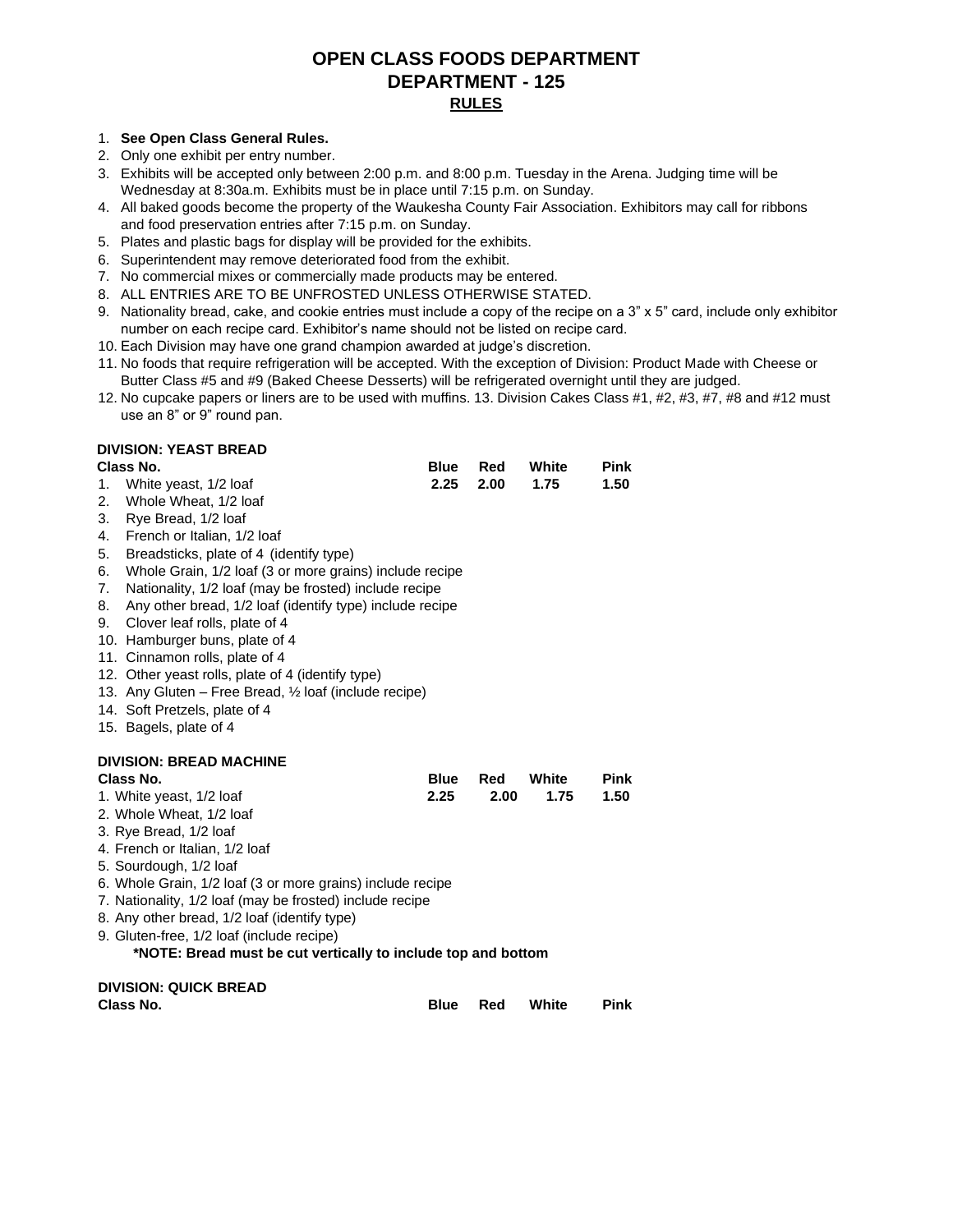1. Banana bread, 1/2 loaf **2.25 2.00 1.75** 

- 2. Nut bread, 1/2 loaf (no fruit included)
- 3. Zucchini bread, 1/2 loaf
- 4. Pumpkin bread, 1/2 loaf
- 5. Any other quick bread, 1/2 loaf (identify type)
- 6. Blueberry Muffins, plate of 3
- 7. Any other Fruit Muffins, plate of 3 (identify type)
- 8. Bran Muffins, plate of 3
- 9. Cornbread, ½ pan (Must be made in an 8" square pan and identify type)
- 10. Other Muffins, plate of 3 (Identify type of muffin)
- 11. Quick Coffee Cake with baked topping, no filling, 1/2 cake (use 8" or 9" pan)
- 12. Baking Powder Biscuits, plate of 3
- 13. Scones, plate of 3 (Identify type)

| DIVISION: PRODUCT MADE WITH 100% HONEY (No additional sugars, artificial sweeteners, and or syrups) |  |                       |             |  |
|-----------------------------------------------------------------------------------------------------|--|-----------------------|-------------|--|
| Class No.                                                                                           |  | <b>Blue Red White</b> | <b>Pink</b> |  |

- $2.25$  2.00 1.75 1.50 1. Cookies, 100% honey, plate of 6 (include recipe) 2. Any muffins, 100% honey, plate of 3 (include recipe) 3. Any other quick bread, 100% honey, 1/2 loaf (include recipe) 4. Cake, 1/2 layer, 100% honey, use 8" or 9" round pan (include recipe) **DIVISION: CAKES Class No. Blue Red White Pink** 1. Gluten-Free Cake  $-$  <sup>1/2</sup> layer (include recipe) 2.25 2. Chocolate cake - 1/2 layer 3. Spice cake - 1/2 layer 4. Sponge cake - 1/2 cake 5. Pound cake - 1/2 cake or 1/2 standard size loaf 6. Jelly Roll - 1/2 of roll 7. Banana cake - 1/2 layer 8. Marble cake - 1/2 layer 9. Nationality cake - 1/2 cake (may be frosted) include recipe 10. Chiffon cake - 1/2 cake 11. White Angel Food - 1/2 cake (crust side up) 12. Any other variety not listed above – 1/2 layer (include recipe) **DIVISION: COOKIES 1.75 1.50 Class No. Blue Red White Pink** 1. Chocolate Chip, drop, plate of 6 **2.25 2.00**  2. Peanut Butter, plate of 6, identify brand of peanut butter 3. Chocolate brownies, bar, plate of 6 (no frosting or drizzle) 4. Oatmeal cookies, plate of 6 5. Refrigerator, sliced, plate of 6 (identify type) 6. Molasses cookies, plate of 6 7. Spritz cookies, plate of 6 8. Sugar, rolled and cutout, plate of 6 9. Nationality, plate of 6 (may be frosted) include recipe 10. Any Filled or Sandwich, plate of 6 (include recipe) **1.75 1.50** 11. Any Baked Bar cookie, plate of 6 (No brownies) (identify type) 12. Christmas Cookie selection (4 cookies each of 3 varieties) (No frosting, glaze or drizzle). Identify each variety of cookie. 13. Biscotti, plate of 6, include recipe 14. Gluten free cookies, plate of 6 (include recipe) 15. No bake cookies, plate of 6 (include recipe) 16. Any other drop cookie not listed above, plate of 6 (include recipe) **DIVISION: MISCELLANEOUS Class No. Blue Red White Pink**
	- 1. Chocolate fudge, (ie. Dark, milk, semi-sweet), 6 pieces, identify type 2. Peanut Brittle, 6 pieces
	- 3. Any other candy, 6 pieces (identify type)
	- 4. Pie crust no filling, 1 pie shell (4" pan pot pie pan size) No tart pans.

 **2.25 2.00 1.75** 

**1.50**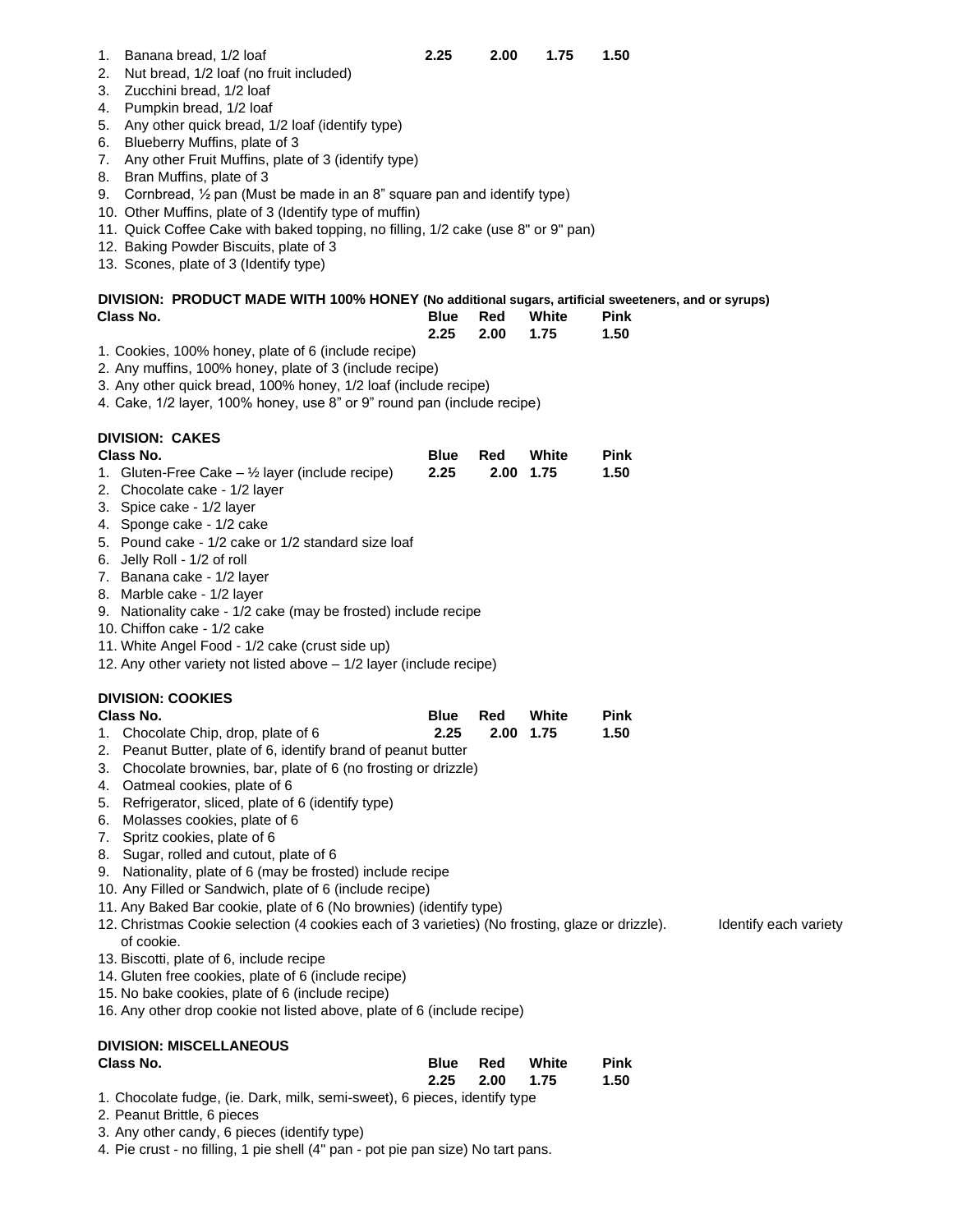5. Any other fudge, (ie. White chocolate, peanut butter, honey, maple, etc. is acceptable), (No dark, milk, or semi-sweet chocolate), include recipe 6 pieces, identify type

#### **DIVISION: PRODUCT MADE WITH CHEESE OR BUTTER**

| Class No.             |                      | <b>Blue Red White</b> | Pink |
|-----------------------|----------------------|-----------------------|------|
| <b>Butter Product</b> | $2.50$ $2.25$ $2.00$ |                       | 1.75 |
|                       |                      |                       |      |

1. Butter Sweet Rolls, plate of 4 (ie. cinnamon, sugar, caramel, No frosting)

- 2. Butter Cookies, plate of 6
- 3. Yeast Butter Dinner Rolls, plate of 4
- 4. Butter Cake, 1/2 layer (use 8" or 9" round pan)

| Class No.             | <b>Blue Red White</b> |  | Pink |
|-----------------------|-----------------------|--|------|
| <b>Cheese Product</b> | 2.25 2.00 1.75        |  | 1.50 |

- 5. Baked Cheese Dessert, cream cheese only, 1/2 pan (use 8" or 9" pan) (identify type)
- 6. Quick Bread with Cheese, 1/2 loaf, cream cheese only
- 7. Cheese Yeast Rolls, plate of 4 (identify type of cheese)
- 8. Any quick bread using cheese, 1/2 loaf (NO cream cheese, identify cheese used)
- 9. Baked cheese dessert, cream cheese only, bars or cookies (Plate of 6)
- 10. Baked cheese dessert, plate of 6, NO cream cheese, identify type of cheese and any other dairy product/s (include recipe)
- 11. Any cheese yeast bread, ½ loaf, include recipe, identify type of cheese

## **Charcuterie Division Rules:**

Maximum board size 12" x 18". Will be judged on presentation and design so purchased food products may be used. Food products will be removed after judging and empty boards will remain on display during Fair.

#### **DIVISION CHARCUTERIE**

| Class No.          | Blue Red | White          | <b>Pink</b> |
|--------------------|----------|----------------|-------------|
| <b>Charcuterie</b> |          | 2.25 2.00 1.75 | 1.50        |

- 1. Charcuterie board with meat.
- 2. Charcuterie board without meat
- 3. Wisconsin products charcuterie board.

# **FOOD PRESERVATION RULES**

- 1. Foods must be prepared by exhibitor since the previous fair.
- 2. MAKE SURE YOUR CANNED FOODS ARE IN CLEAN (inside & outside) STANDARD, CLEAR, NO COLORED GLASS CANNING JARS BEFORE ENTERING AT FAIR.
- 3. Foods must have the following information on a label. The label size cannot exceed (3"L x 2"H rectangular standard size jar label or a 2" circular jar label), which is affixed on the jar before time of entry.

 **Type of Food EXAMPLE: Green Beans Date of Preservation MO-DAY-YR Processing Time & Method 25 min, 10# Pressure Canner** 

- 4. Screw bands should be on two piece lids.
- 5. Fair reserves the right to disqualify products unsafe for human consumption or products that have not used accepted food preservation technique.
- 6. All entries must remain in place until 7:15 p.m. Sunday.
- 7. All products must be canned according to **accepted USDA/UW-Extension procedures** at the time of preservation.
- 8. Dried/Dehydrated foods should be in air tight, see thru containers (1/2 pint size or larger) with re-closeable lids. Label with type of food, drying time and method used. **LABEL MUST BE AFFIXED ON THE CONTAINER BEFORE TIME OF ENTRY. (ENTRY CARDS AND INDEX CARDS ARE NOT LABELS).**
- 9. Jams & Jellies will be opened

#### **DIVISION: JAMS AND MARMALADES**

| Class No.                | <b>Blue</b> | Red  | White | <b>Pink</b> |
|--------------------------|-------------|------|-------|-------------|
| 1. Strawberry jam, 1 jar | 2.25        | 2.00 | 1.75  | 1.50        |
| 2. Raspberry iam. 1 iar  |             |      |       |             |